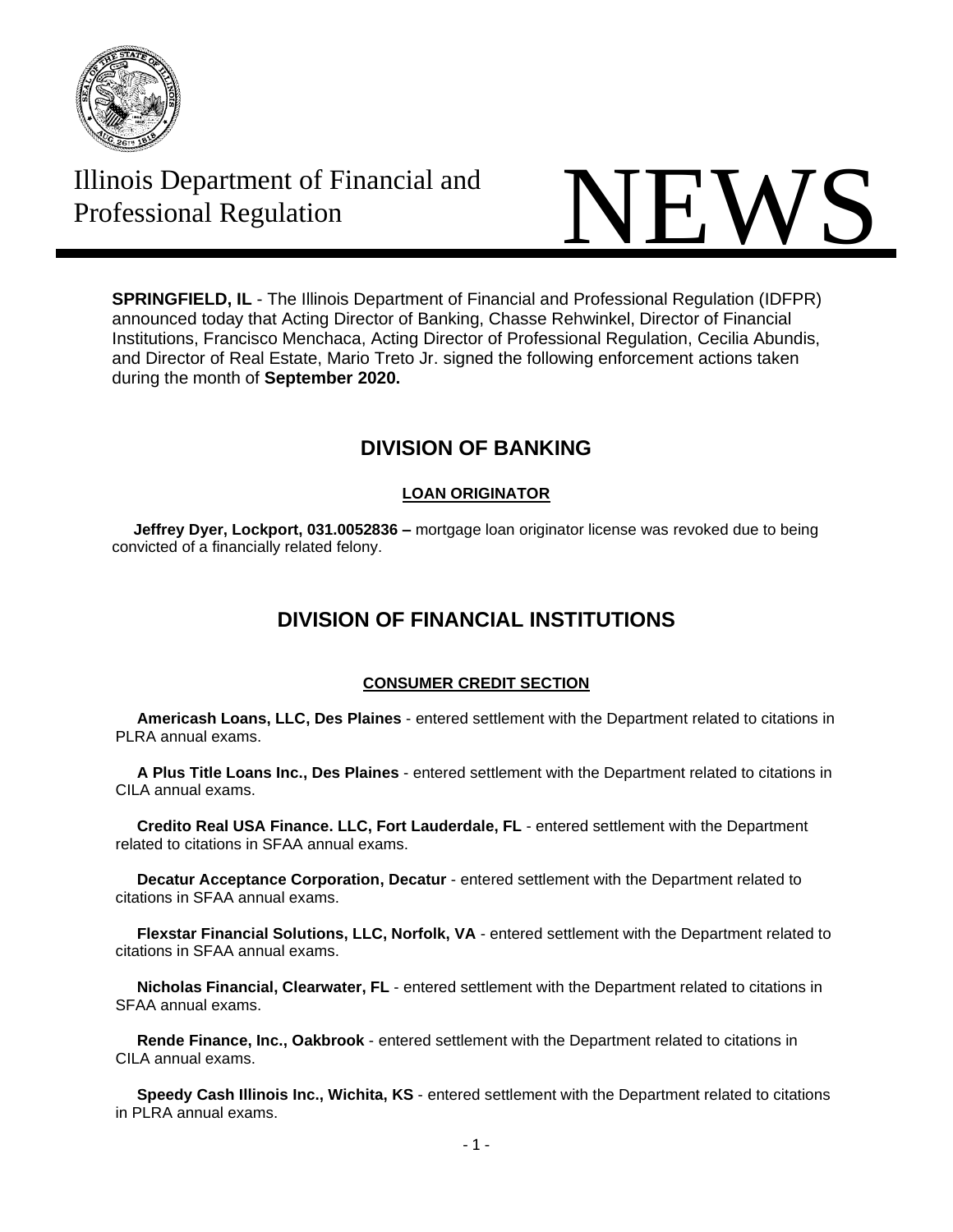**Sun Loan Company Illinois No. 2 Inc., San Antonio, TX** - entered settlement with the Department related to citations in CILA annual exams.

 **Prizm Financial Company, LLC, Cincinnati, OH** - entered settlement with the Department related to citations in CILA annual exams.

 **QC Financial Services, Inc., Lenexa, KS** - entered settlement with the Department related to citations in CILA and PLRA annual exams.

 **Tidewater Finance Company, Virginia Beach, VA** - entered settlement with the Department related to citations in SFAA annual exams.

 **TitleMax of Illinois, Inc., Savannah, GA** - entered settlement with the Department related to citations in CILA annual exams.

 **Whitebridge Financial, LLC, Uniontown, OH** - entered settlement with the Department related to citations in SFAA annual exams.

#### **CURRENCY EXCHANGE/TOMA SECTION**

 **Plaza Robles, LLC, Joliet -** Cease and Desist Order relating to unlicensed currency exchange activity.

## **DIVISION OF PROFESSIONAL REGULATION**

#### **ARCHITECT**

 **Dennis Schuette, Staunton, 001009762** - architect license reprimanded for working outside the scope of his architect license by approving a soil report without a professional engineer license.

#### **BARBER, COSMETOLOGY, ESTHETICS, HAIR BRAIDING & NAIL TECHNOLOGY**

 **Cesar Gomez, Chicago, 011274356** - cosmetology license placed in refuse to renew status based on material misstatements to Department, misrepresentations for purposes of obtaining a license and unprofessional conduct.

 **Diane Gonzalez, Sugar Grove, 011236052** - cosmetology license placed on probation for 180 days and fined \$500 based on operating a shop/salon without the proper license.

 **Miguel Martinez, Chicago, 011286483** - cosmetology license indefinitely suspended based on aiding and assisting unlicensed practice and operating a shop/salon without a license.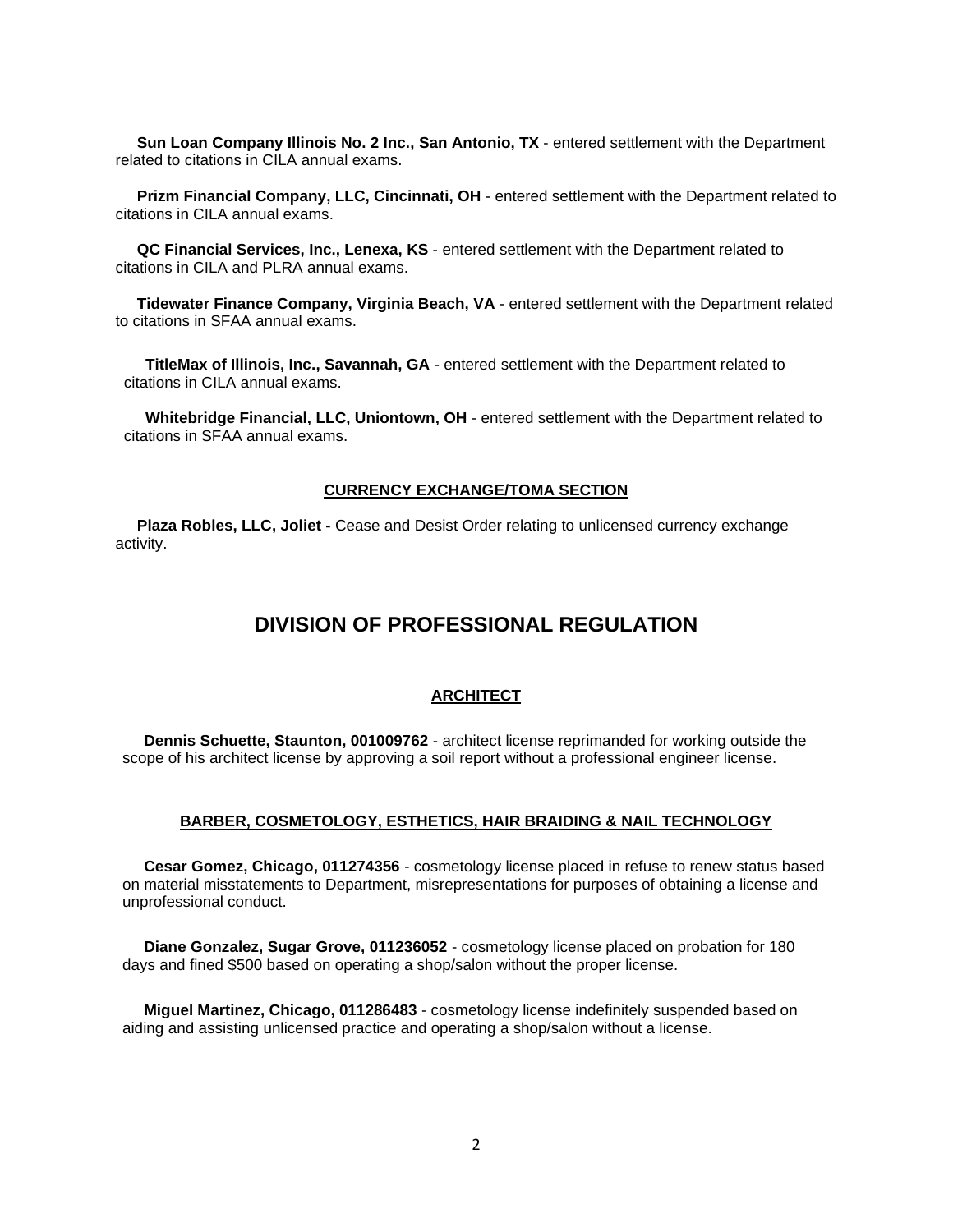#### **COLLECTION AGENCY**

 **Commercial Recovery System, Inc., Plano, TX, 017020637** - collection agency license placed in refuse to renew status based on finding of violation of federal regulations, discipline by another jurisdiction, findings that respondent violated the Fair Debt Collection Practices Act and/or its rules, and unprofessional conduct.

#### **PRIVATE DETECTIVE, PRIVATE SECURITY, PRIVATE ALARM CONTRACTOR AND LOCKSMITH**

 **Thomas Adams, Homewood, 129454325** - permanent employee registration card issued and placed on non-reporting probation for one year due to violation of the Act.

 **Michael Butler, Chicago, 129320499** - permanent employee registration card placed in refuse to renew status for failure to appear for a disciplinary conference.

 **Marquiez Coleman, Chicago, 129400918** - permanent employee registration card and 229085281, firearm control card placed on indefinite suspension for prior violations of the Act.

 **Monnashay Jackson, Chicago, 129454319** - permanent employee registration card issued and placed on non-reporting probation for two years due to a violation of the Act.

 **Christiana Jones, Chicago, 129454324** - permanent employee registration card issued and placed on one-year non-reporting probation due to a violation of the Act.

 **Rachel Leal, Hammond, IN, 129454316** - permanent employee registration card issued and placed on non-reporting probation for one year due to a violation of the Act.

 **Tavon Money, Chicago, 129385402** - permanent employee registration card restored to two-year non-reporting probation due to a violation of the Act.

 **Enrique Perez, Chicago, 129248363** - permanent employee registration card placed in refuse to renew status due to respondent being found guilty of Class 3 Felony Violation Sex Offender Registration.

 **Torrence Perry, Chicago, 129333584** - permanent employee registration card placed in refuse to renew status for failure to appear for a disciplinary conference.

 **Delon Perry, Chicago, 129448889** - permanent employee registration card suspended for being more than 30 days delinquent in the payment of child support.

 **Timothy Perry, Morton, 129454318** - permanent employee registration card issued and placed on two-year non-reporting probation due to a violation of the Act.

 **Ted Tran, Rockford, 129311917** - permanent employee registration card placed in refuse to renew status for failure to appear for a disciplinary conference.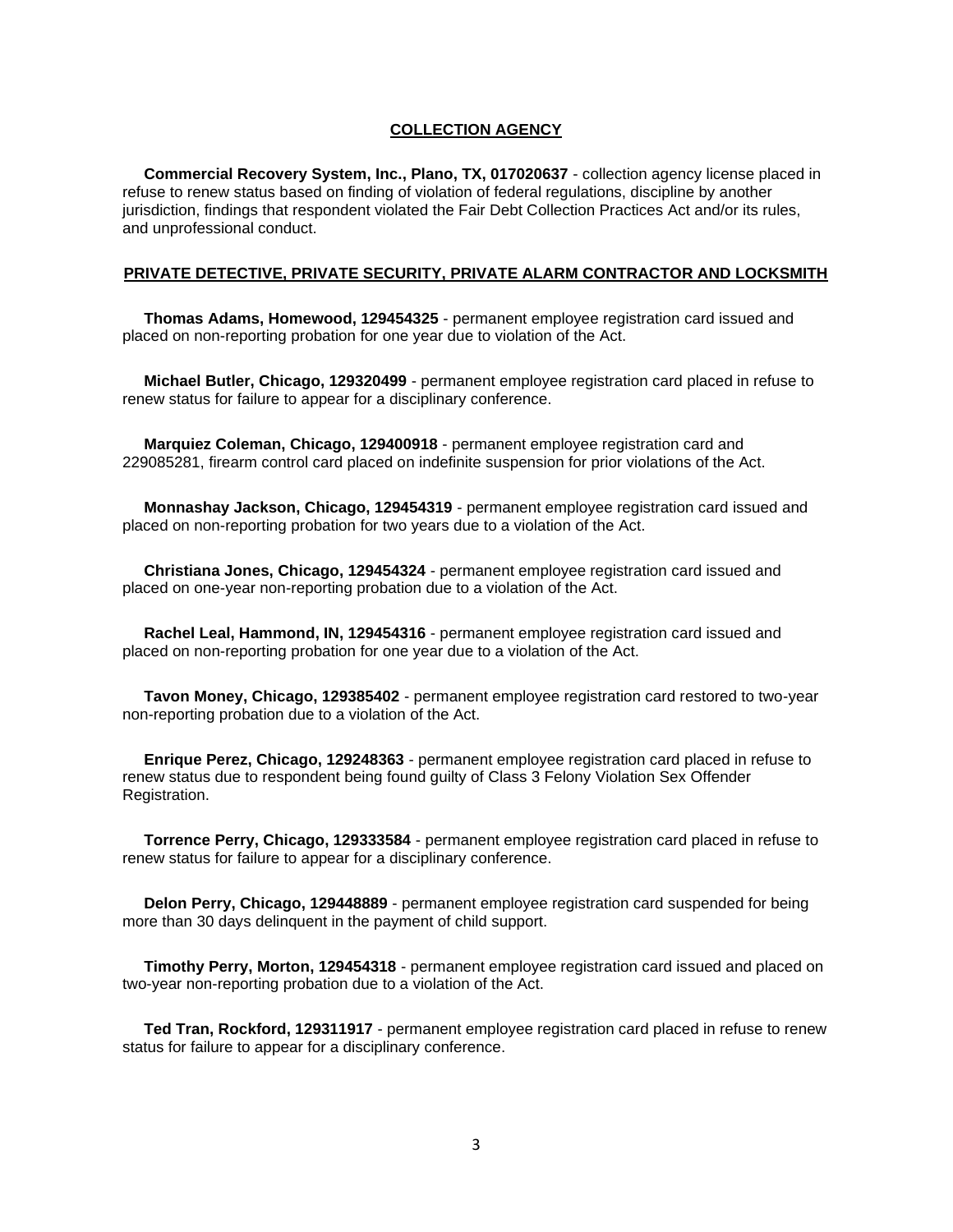#### **IL PHYSICIAN ASSISTANT**

 **James Baker, Elmhurst, 085002162** - physician assistant license reprimanded and must complete 15 CME's for misidentifying himself as a physician to a patient in 2015.

 **Vanessa Stults, Collinsville, 085003207** - physician assistant license reprimanded, must complete 25 CME's and fined \$1,000 for failure to properly diagnose and treat an infection in a diabetic patient.

#### **IL ROOFING CONTRACTOR**

 **All Around Roofing and Construction, Inc., Athens, 104017648** - roofing contractor license placed in refuse to renew status based on incompetence in roofing practice and unprofessional conduct.

 **All Roofs, Inc., Franklin Park, 104013891** - roofing contractor license reprimanded and fined \$3,000 based on aiding and assisting unlicensed practice of roofing contracting.

 **All Seasons Roofing, Inc., Bloomington, 104018464** - roofing contractor license reprimanded and fined \$2,500 based on aiding and assisting unlicensed practice of roofing contracting.

 **Christopher Carrera, Rantoul, 105008977** - roofing qualifying party designation issued on indefinite suspension but stayed; placed on one-year probation with conditions due to violation of the Act.

 **Ali Fidan, Alsip, 105007263** - roofing qualifying party designation indefinitely suspended but stayed, reprimanded and fined \$1,000 based on advertising roofing services prior to licensure.

 **IDQ Construction, Inc., Lake Villa, 104016786** - roofing contractor license reprimanded and fined \$3,500 based on aiding and assisting unlicensed practice of roofing contracting.

 **Mastercraft Exteriors of Illinois, Inc., Beloit, WI, 104015383** - roofing contractor license placed in refuse to renew status based on aiding and assisting unlicensed practice of roofing contracting, failure to respond to Department's written information request and unprofessional conduct.

 **Robinson Roofing & Sheet Metal, Inc., Somonauk, 104015751** - roofing contractor license placed in refuse to renew status based on aiding and assisting unlicensed practice of roofing contracting and unprofessional conduct.

#### **MEDICAL**

 **Arkan Alrashid, Libertyville, 036096854** - physician and surgeon license placed under a Chaperone Order as a result of being charged with a forcible felony.

 **Manuel Blas, Lemont, 036045525** - physician and surgeon license restored from indefinite probation to permanent inactive status.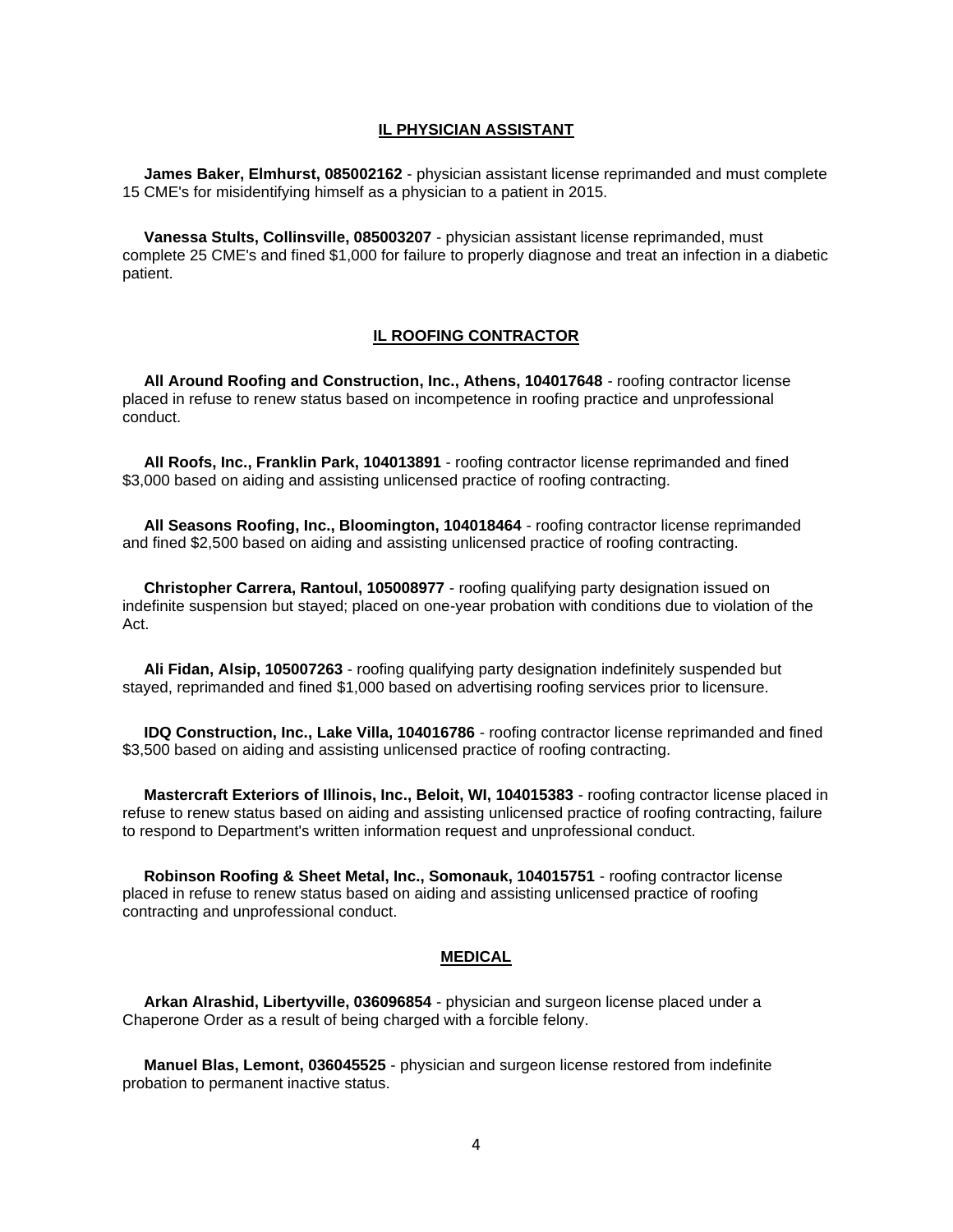**Karen Butler, Swainsboro, GA, 036122262** - physician and surgeon license placed on permanent relinquished status for criminal conviction of conspiracy on July 16, 2020.

 **Geoffrey Giordano, Plano, TX, 036128658** - physician and surgeon license placed on indefinite probation for a minimum of one year and fined \$1,000 for a sister-state discipline in New Hampshire.

 **Arkadiusz Grochowski, Bartlett, 036106947** - physician and surgeon license placed on indefinite probation with CME conditions for a minimum of two years and practice monitor and fined \$15,000 and controlled substance license suspended for 30 days for improper prescribing of controlled substances.

 **Thomas Heischmidt, Effingham, 036097905** - physician and surgeon license placed on indefinite probation for a minimum of three years with practice monitor and controlled substance license indefinitely suspended for improper prescribing of controlled substances.

 **John Opilka, Altamont, 036099329** - physician and surgeon license reprimanded, must complete 10 CME's and fined \$1,000 for improper prescribing of controlled substances.

 **Shivkumar Pandian, Hinsdale, 036130036** - physician and surgeon license reprimanded, must complete 20 CME's and fined \$15,000 for improper prescribing of a controlled substance.

 **Ricardo Sadud, Naples, FL, 036111723** - physician and surgeon license reprimanded for sisterstate discipline by Wisconsin Medical Examining Board in May 2020.

 **Lydia Villafuerte, Springfield, 036089825** - physician and surgeon license reprimanded, must complete 30 CME's and fined \$5,000 for areas of concern related to prescribing of controlled substances per a review by the Illinois Department of Healthcare and Family Services.

 **Sean Yetman, Brooklyn, NY, 036131000** - physician and surgeon license restored to refuse to renew status based on a sister-state discipline in the State of Wisconsin and for failure to report the disciplinary action to the Department.

#### **MEDICAL CANNABIS**

 **Beonca Ramirez, La Grange, 282239658** - Illinois registered agent-in-charge license and **283.484492**, Illinois registered agent license placed in refuse to renew status after Respondent pled guilty to theft, a class 3 felony related to her theft from an elderly individual Respondent was acting as caretaker for.

#### **NURSING**

 **James Ademiju, Country Club Hills, 041357351** - registered professional nurse license restored to indefinite probation for a minimum of three years effective upon payment of fees, filing of forms, and exams.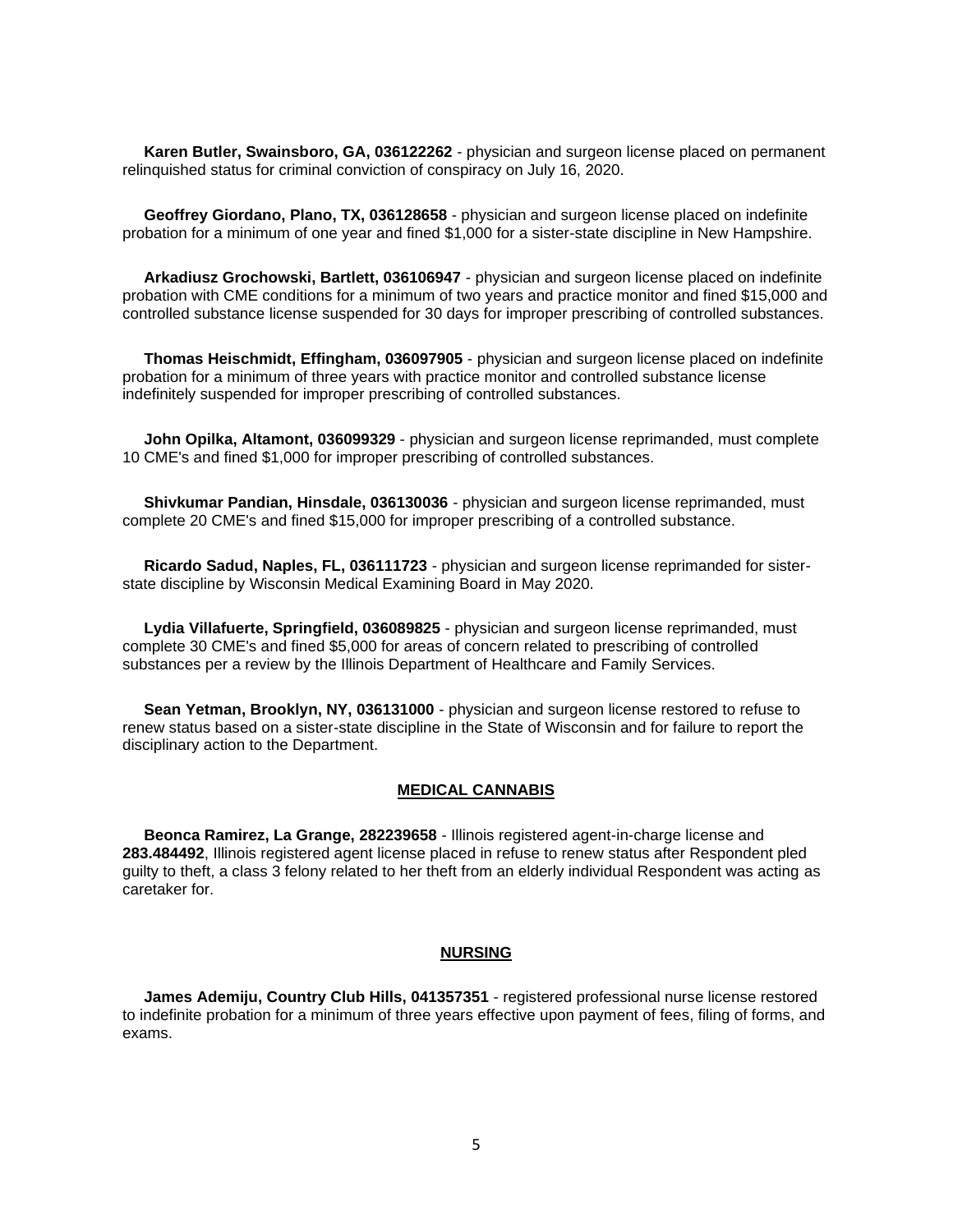**Eric Bingner, Fort Atkinson, WI, 041360281** - registered professional nurse license and **209006742**, advanced practice nurse license reprimanded due to Respondent's sister-state discipline and failure to report said discipline to the Department.

 **David Blue, Marion, 041327606** - registered professional nurse license and **209008023**, advanced practical nurse license placed under a Chaperone Order as result of being charged with a forcible felony, which would require registration as a sex offender.

 **Jessica Bumbalough, Marquette Heights, 041360872** - registered professional nurse license restored to indefinite probation for a minimum of five years.

 **Tonja Cook, Olympia Fields, 041324372** - registered professional nurse license restored to indefinite probation for a minimum of three years and effective upon payment of fees, filing of forms, and exams.

 **Angela Hand, Jonesboro, 041433305** - registered professional nurse license reprimanded due to respondent's unprofessional conduct and drug diversion.

 **Lytonya Hickbottom, Calumet City, 043129488** - practical nurse license issued with reprimand due to applicant's sister-state discipline for engaging in an inappropriate relationship with inmate while working as a nurse.

 **Akeem Kareem, Crown Point, IN, 041416290** - registered professional nurse license and **209017588**, advanced practice nurse license temporarily suspended due to a finding that Respondent's continued practice constitutes an imminent danger to the public after the Indiana State Board of Nursing summarily suspended Respondent's Indiana nursing licenses.

 **Michael Klusmeyer, Wauconda, 041398618** - registered professional nurse license permanently and voluntarily surrendered after the Department received information that he committed unprofessional conduct in the workplace in relation to a pending criminal matter.

 **Dina Miller, St. Louis, MO, 041364730** - registered professional nurse license indefinitely suspended after respondent pled guilty in federal court to theft of government property in relation to stealing pharmaceutical pain medicine from the John Cochran VA Medical Center in St. Louis, MO and subsequently did not report the plea of guilty to the Department.

 **William Morris, Cottage Hills, 043128195** - practical nurse license placed under a Chaperone Order as a result of being charged with a forcible felony that would require registration as a sex offender.

 **Francis Nwawueze, Matteson, 041333272** - registered professional nurse license and **209017588**, advanced practice nurse license temporarily suspended due to a finding that respondent's continued practice constitutes an imminent danger to the public after the Indiana State Board of Nursing summarily suspended Respondent's Indiana nursing licenses.

 **Ronda Shorter, Garland, TX, 041318275** - registered professional nurse license restored with reprimand due to sister-state disciplines.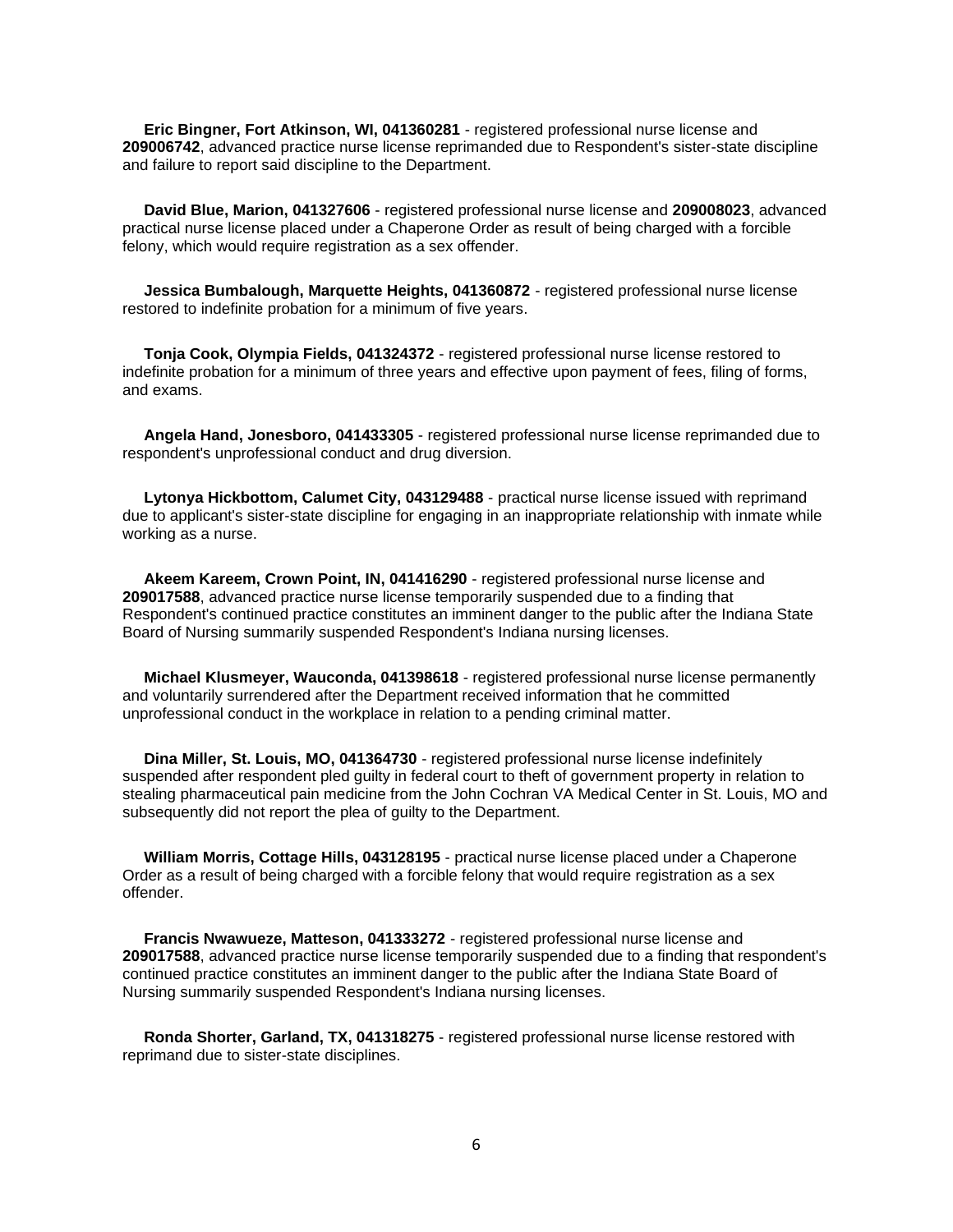**Akeya Williams, Wood Dale, 043087441** - practical nurse license placed in refuse to renew status due to theft involving a patient.

 **Adam Ziegler, Savoy, 041344850** - registered professional nurse license and **209007176**, advanced practice nurse license placed in refuse to renew status due to Respondent's sister-state discipline.

#### **PHARMACY**

 **Diamond Pharmacy Services, Indiana, PA, 054017055** - pharmacy license placed on indefinite probation for a minimum of three years and fined \$10,000 and **004001954**, wholesale drug distributor license placed on indefinite probation for a minimum of three years based on adverse actions taken by the United States Department of Justice, and States of Oklahoma, Alabama and Michigan.

 **Shaun Kink, Grand Rapids, MI, 051291907** - pharmacist license and **049156228**, pharmacy technician license placed in refuse to renew status after Respondent was charged with two (2) counts of Aggravated Criminal Sexual Assault, Criminal Sexual Assault, and Criminal Sexual Abuse, all Class X Felonies.

#### **RESPIRATORY CARE PRACTITIONER**

 **Mary Rogers, Rockton, 194app3973102** - respiratory care practitioner license issued and placed on indefinite non-reporting probation for a minimum of three years due to violations of the Act.

## **DIVISION OF REAL ESTATE**

#### **AUCTIONEER**

 **Brett Walkow, Chicago, 441002493** - auctioneer license fined \$500 for conducting an auction without an auctioneer license.

 **Eli Dean Yoder, Arcola, 441001171** – auctioneer licensed fined \$1,500 for engaging in licensed activities while his license was expired.

 **Vernon J Yoder Consignment Sales, Arcola**, **444.000236** - auction firm ordered to cease and desist from engaging in any auction activities in the State of Illinois that require a license pursuant to the Auction License Act.

 **Tri-County Auctions, Arcola, 444.000550- a**uction firm fined \$1,500 for engaging in licensed activities without a license.

#### **HOME INSPECTOR**

 **Robert Crane, Hinsdale, 450010766** - home inspector license fined \$500 for failure to complete continuing education prior to renewing the license and for stating on the renewal application that the continuing education had been completed.